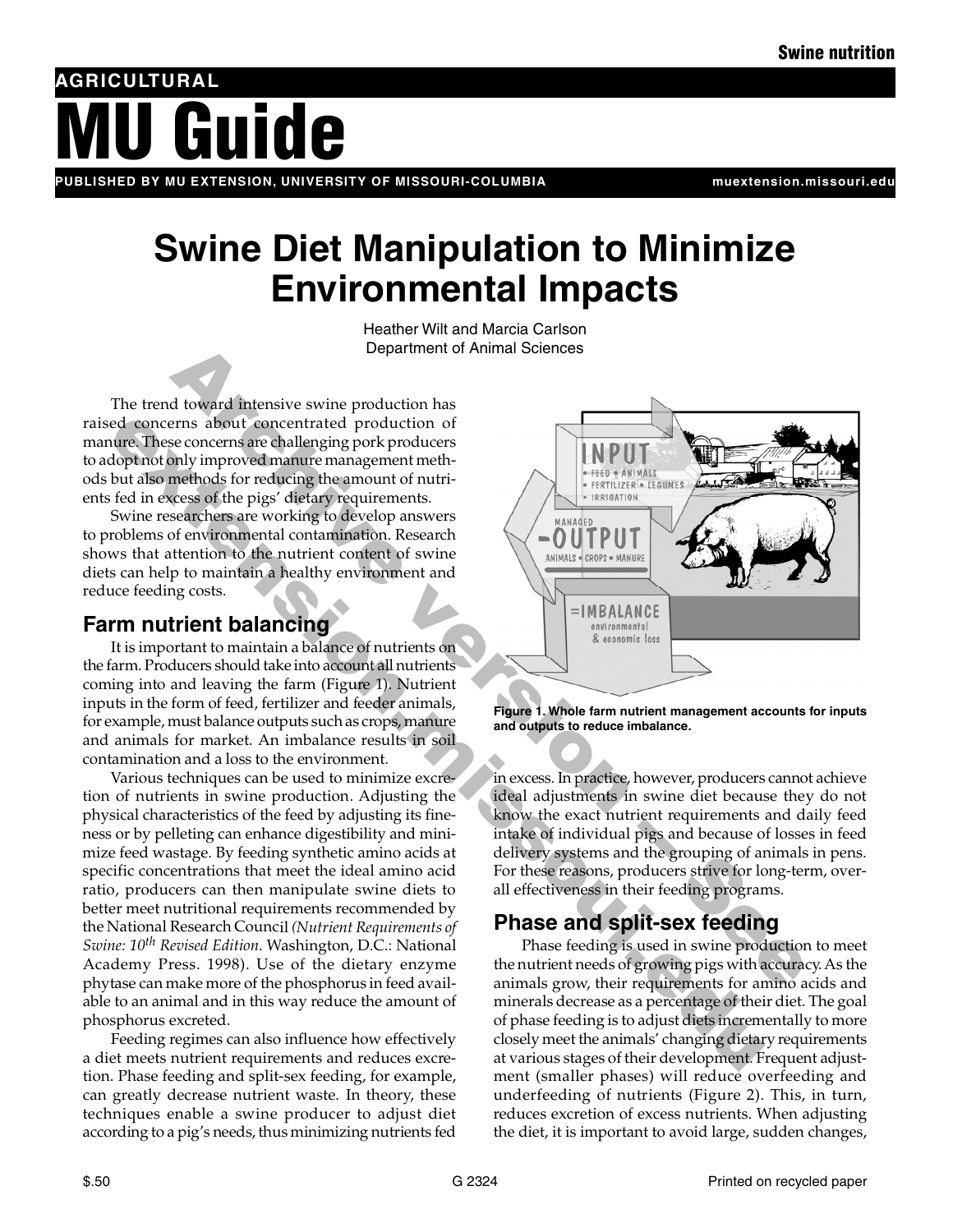

**Figure 2. Feeding lysine supplement in many short phases rather than a few long phases reduces overfeeding and underfeeding.**

which cause production to lag as the pigs adapt to the new diet.

Split-sex feeding can benefit nutrient use also. Gilts make more efficient use of feed and take in a smaller amount of feed than barrows do, but they require the same amount of nutrients per body weight. Gilts require a more nutrient-dense diet to match the growth performance of barrows, because gilts have a lower feed intake and a higher percentage of lean. These differences show the importance of segregating pigs according to sex during the grow phase of production. Table 1 shows the extent to which various dietary manipulation techniques can decrease the amount of nitrogen and phosphorus excreted.

#### **Table 1. Estimated reduction in nutrients excreted.**

| Diet manipulation method                       | <b>Nitrogen</b> | <b>Phosphorus</b> |
|------------------------------------------------|-----------------|-------------------|
| Phase or split-sex feeding                     | $20 - 30%$      | $5 - 10%$         |
| Phytase enzyme supplement                      | $5 - 10%$       | $30 - 60%$        |
| Amino acid manipulation                        | $30 - 50%$      | ND.               |
| Pelleting or fineness adjustment               | $20 - 25%$      | ND.               |
| Note: ND = Not determined or no data available |                 |                   |

#### **Accurate knowledge of nutrients in feed sources**

Apork producer must always be aware of the nutrient components in the feed sources being used. Because the concentrations of some nutrients can fluctuate with differences in growing conditions when a feed crop was being produced, it is important to analyze random samples. For example, the amount of a particular nutrient in a feed crop will be directly related to the amount of that nutrient in the soil. If a producer has applied a high-zinc fertilizer on a field, then a feed source subsequently produced on that field will also be high in zinc.

#### **Using bioavailability estimates**

Bioavailability is a measure of how much of a certain nutrient in feed is readily available to the animal. Bioavailability estimates are expressed as a percentage of a recognized standard and do not re p resent the percentage of nutrients absorbed by the animal. Bioavailability estimates differ among feed sources and can be helpful in choosing between alternative sources. The higher the bioavailability of a particular nutrient in a feed ingredient, the less feed will be required and the less wasted.

#### **Reducing excess nutrients fed**

Maximizing pig performance and minimizing cost have always been goals of pork producers. Diets are formulated to meet nutrient requirements but are often over-supplemented to provide a margin of safety. For example, supplements are sometimes added in excess to compensate for the variable composition and digestibility of feed sources. This practice should be avoided because any nutrient fed in excess is excreted and contributes of the buildup of nutrients in the soil.

#### **Using synthetic and high-quality protein**

Feeding to a specific amino acid profile is a beneficial way to reduce nitrogen excretion. In the past it was often thought efficient to feed to a crude protein level, which allowed some amino acids to be fed in excess and others to be severely deficient. The current practice of feeding to individual amino acid concentrations eliminates guesswork and allows a producer to formulate a feed that matches the pigs' specific nutrient requirements. Research suggests that if a diet is supplemented with the appropriate amount of specific amino acids, a small reduction in the amount of crude protein in feed will lead to a significantly greater reduction in the amount of nitrogen lost through excretion.

Specific amino acid feeding can be simplified with the use of synthetic amino acids. The four most common synthetic amino acids used in swine diets are lysine, threonine, tryptophan and methionine.

It is also important to feed high-quality protein sources, which should have an excellent amino acid balance. If the protein sources are in a form readily available to the pig, this will reduce excesses of unused amino acids, which are excreted as urea nitrogen.

#### **Using the enzyme phytase**

Much of the phosphorus in cereal grains is present in a form called phytate (phytic acid). Pigs are unable to break down the phytate molecule because they produce too little of the necessary digestive enzyme, phytase. Without phytase, phosphorus in grains fed to pigs is poorly digested. Adding phytase to swine diets augments the animals' own digestive enzymes, enabling pigs to break down and use more of the bound phosphorus in certain feed ingredients. Because phytase releases the bound phosphorus in feed, more phosphorus is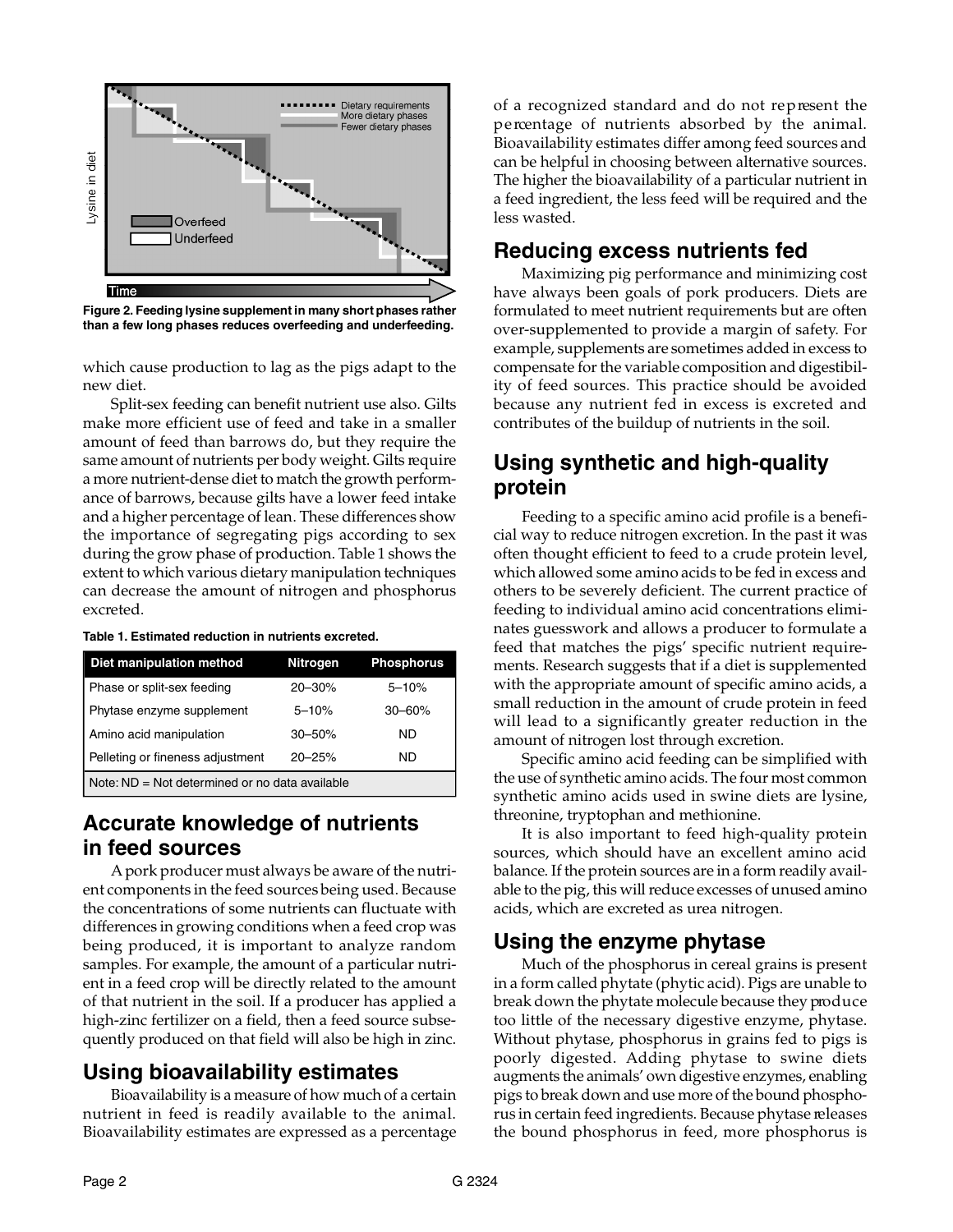#### **Advantages of feeding phytase**  (250 phytase units per kilogram diet)

- Reduces the inclusion rate of inorganic phosphorus in the diet by 0.2 percent per ton
- Reduces the inclusion rate of other trace minerals in the diet. Phytic acid binds other minerals such as zinc.
- Eliminates the need for supplemental inorganic phosphorus during the finisher phase.

available to the pig and less phosphorus is excreted. In this way, phytase supplement in swine feed provides both a nutritional and an environmental benefit.

#### **Eliminating feed losses**

Feed losses can occur through wastage in feed handling and storage both before and after feed is delivered to the pig. This loss of nutrients to the environment incurs a substantial economic cost. Feed wastage can

occur in the feed delivery system and feeders, where leaks can contribute to large losses of feed over a period of time. Raw, undigested feed then appears in manurehandling facilities and ultimately is applied to the land. It is important to perform regular maintenance of feed delivery systems.

#### **Summary**

Several methods exist for reducing the amount of nutrients excreted by pigs. Most can be carried out at no loss in growth performance and with only a slight increase, if any, in the cost of gain. The Environmental Protection Agency regulates application of manure to land on the basis of nutrient concentration. Therefore, any dietary strategy that reduces the amount of nutrients excreted will benefit the environment and help ensure operational longevity.

**Marcia Carlson** is a State Extension Swine Nutrition Specialist. **Heather Wilt** is a graduate research assistant in animal sciences.